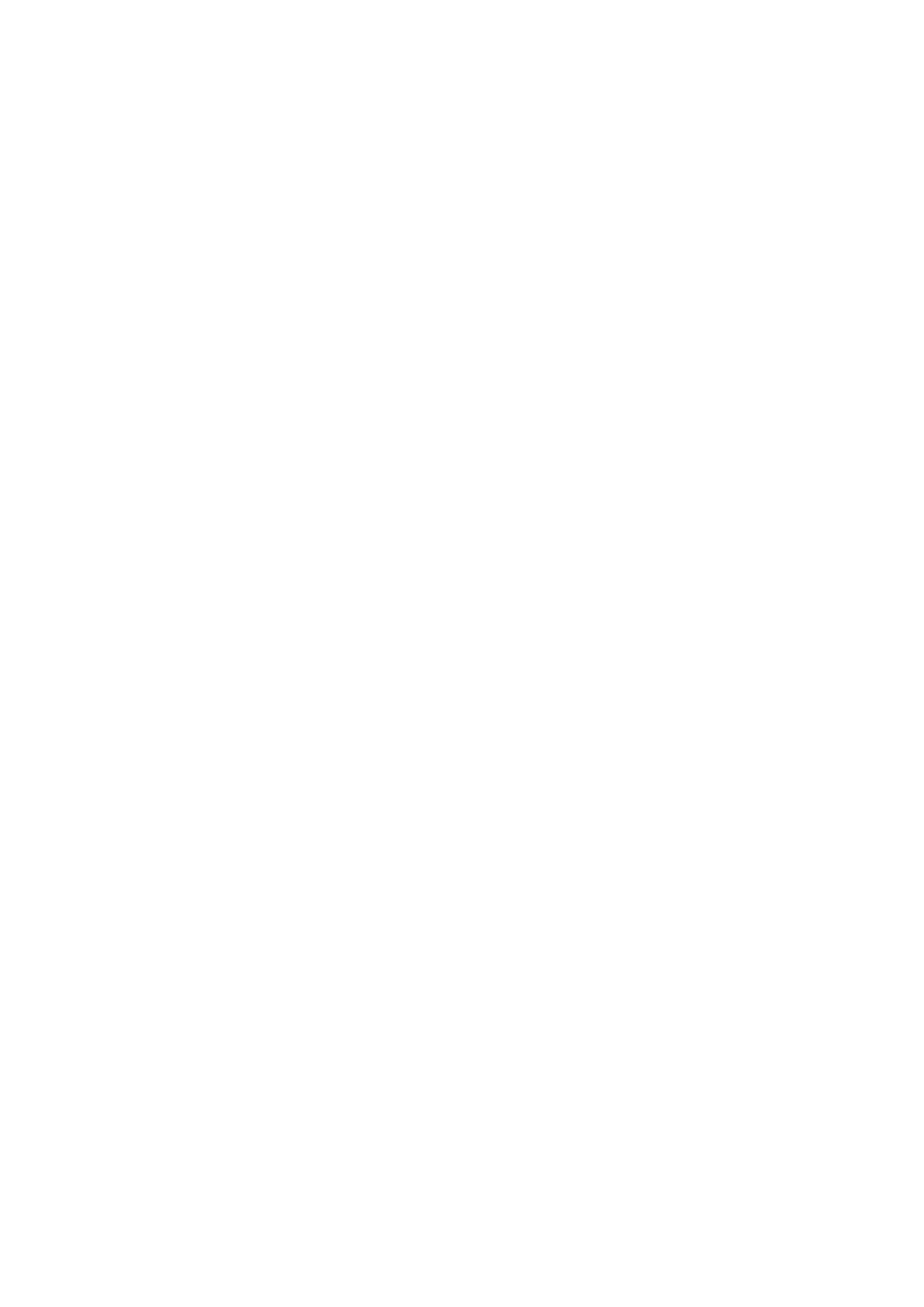## THE RELIGIOUS SOCIETY OF FRIENDS (QUAKERS) IN BRITAIN BOURNEMOUTH COASTAL AREA QUAKER MEETING

#### YEAR ENDED 31 DECEMBER 2020

#### CONTENTS

|                                     | Page    |
|-------------------------------------|---------|
| Trustees' Annual Report             | $1 - 8$ |
| Report of the Independent Examiner  | 9       |
| Receipts and Payments account       | 10      |
| Statement of Assets and Liabilities | 11      |
| Notes to the Accounts               | 12-13   |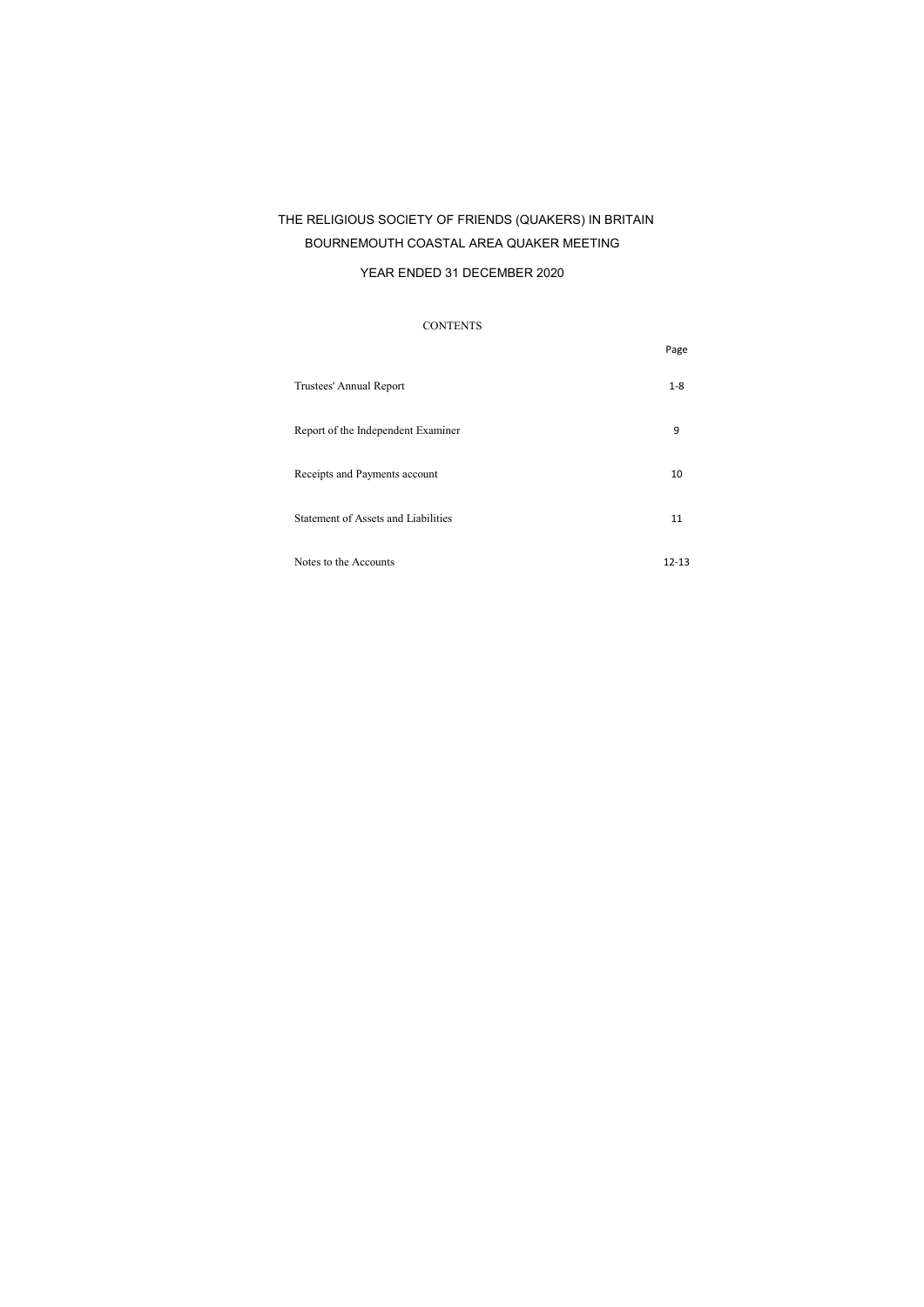# **BOURNEMOUTH COASTAL AREA QUAKER MEETING Charity number 1134540 Trustees Annual Report 1st January to 31st December 2020**

## **Legal and Administrative information.**

#### **Constituent Meetings.**

The Area Meeting comprises 6 local Meetings:-

Bournemouth and Fordingbridge, Lymington, New Milton, Poole, Swanage and Wimborne. Of these Bournemouth, New Milton and Poole have Meeting Houses. Their addresses are:-

Quaker Meeting House, 16,Wharncliffe Road, Boscombe, Bournemouth BH5 1AH Quaker Meeting House, 30, Whitefield Road, New Milton, Hants BH25 6DF Quaker Meeting House, 52, Wimborne Road, Poole, Dorset BH15 2BY

#### **Officers of the Area Meeting – 2020**

Clerk: Tom Sanders (Poole)

Assistant Clerks: Bonnie Brown (S), Rosemary Brown (B), Richard Bush (W), Jeremy Deane (P), Penny Estall (P), David Mason (NM), Pamela Roberts (B), Marguerite Willcox (L).

Treasurer (Acting): Penny Sanders (P)

Registering Officer for Marriages: Penny Estall (P)

## **Trustees**

Trustees who served during 2020 are:

Jeni Bremner (Lymington) – to March, Anna Clements (Poole) – to March, David Brown (Bournemouth) – from March, Ruth Bush (Wimborne, Clerk) – from March, Jeremy Deane (Poole, Clerk)- to March, Chris Gribble (P) – March to July, Alison Sepping (Poole, Assistant Clerk), Laura Sunderland (Lymington) – March to December, Brian Tripp (Bournemouth).

Trustees serving at the date of signing this report:

David Brown (Bournemouth), Ruth Bush (Wimborne – Clerk), Ann Green (Poole, Treasurer), Kate Mellor (Poole), Alison Sepping (Poole, Assistant Clerk), Brian Tripp (Bournemouth).

#### **Bankers**

CAF Bank Ltd, Kings Hill, West Malling, Kent ME9 4TA. Co-operative Bank, 1, Balloon Street, Manchester M60 4EP. Triodos Bank, Deanery Road, Bristol, BS1 5AS. Shawbrook Bank, Lutea House, Warley Hill Business Park, The Drive, Great Warley Brentwood CM13 3BE.

#### **Custodian Trustee**

Friends Trusts Ltd, Friends House, 173,Euston Road, London NW1 2BJ Registered Charity 237698

#### **Independent Examiner**

Sue Wintle, Oak Accounting Ltd, 27, Bascott Road, Wallisdown, Bournemouth, BH11 8RJ.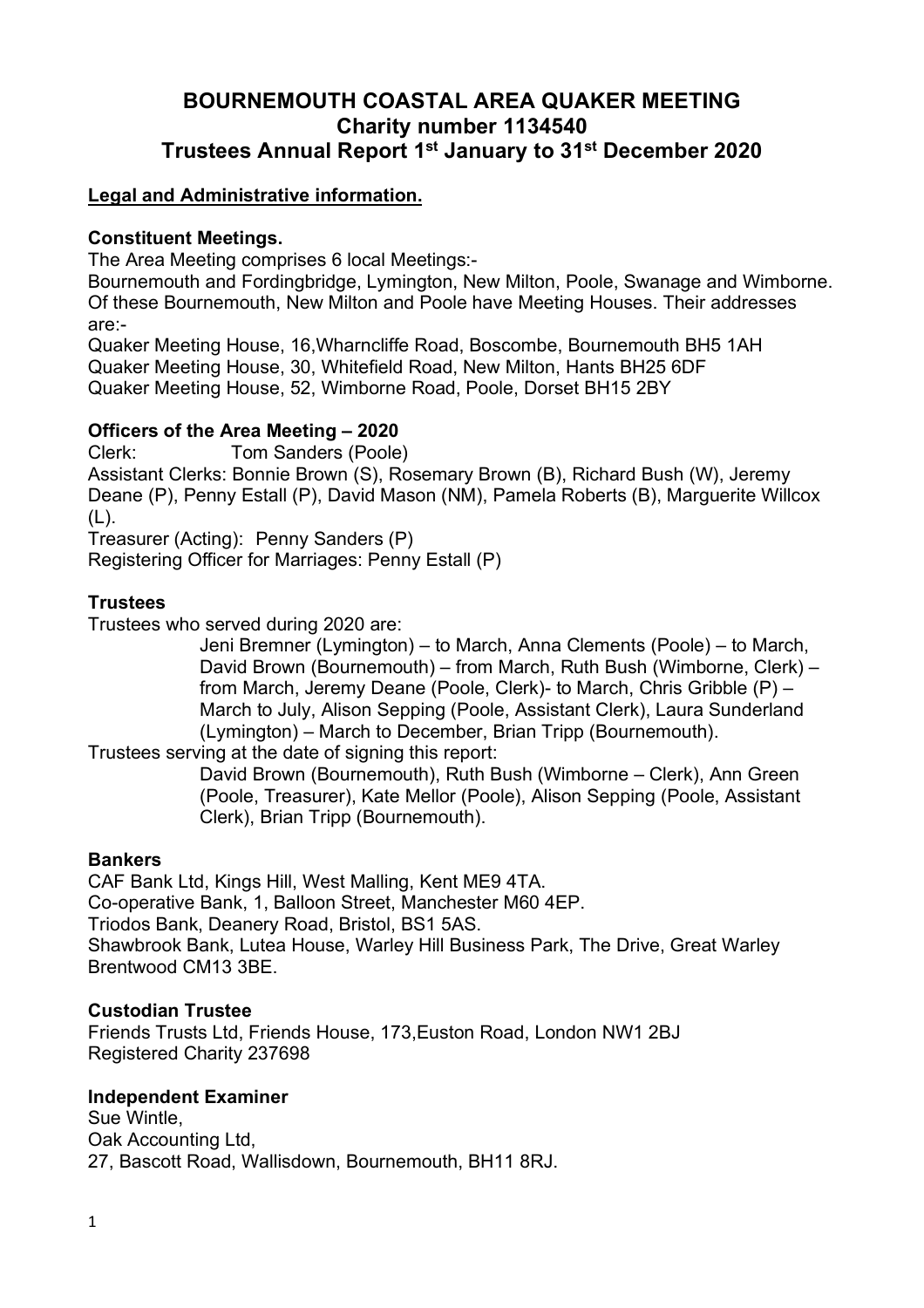## **Structure, Governance and Management**

Bournemouth Coastal Area Meeting is a charity established for the advancement of religious understanding and practice such as derive from or bear witness to the principles and practices of the Religious Society of Friends (Quakers).

The principle activity is the holding of Meetings for Worship in the constituent local Meetings of Bournemouth and Fordingbridge Local Meeting (LM), Lymington LM, New Milton LM, Poole and Swanage LM and Wimborne LM.

The affairs of the Area Meeting are governed by *Quaker Faith and Practice,* the Book of Discipline of Britain Yearly Meeting of the Religious Society of Friends.

Bournemouth Coastal Area Meeting has overall responsibility for the spiritual, pastoral and financial affairs of the constituent local meetings. The separate accounts of the constituent meetings are consolidated into the examined accounts of the Area Meeting that are attached to this Trustees' annual report.

The members of the Area Meeting are all those persons whose names are for the time being recorded in its official register.

The **Governing Document** was adopted by Area Meeting in session on 20/7/2008 (minute 7).

Trustees are appointed by the Area Meeting in accordance with this governing document. All trustees have signed a Declaration of Eligibility to serve as a trustee.

Training of trustees, when required, is provided through courses offered by the Woodbrooke Quaker Study Centre in Birmingham and through on-line courses offered by ACAT (the Association of Church Accountants and Treasurers).

The aim of the trustees is to support the principal activities of the Area Meeting.

## **Public Benefit Statement**

The trustees confirm that they have referred to the guidance contained in the Charity Commission's general guidance on public benefit when reviewing the charity's aims and objectives and in planning future activities.

We use our resources to deepen and share our spiritual experience and to support acts of witness which arise from our faith. Our local meetings for worship are open to all. We have no tests of belief: membership of our Society is open to anyone who is sincerely seeking truth. Our Meeting Houses are used by a variety of community groups.

## **Objectives and Activities**

The object of the Area Meeting is the furtherance of the general religious and charitable purposes of the Religious Society of Friends (Quakers) in Britain in the area of Bournemouth Coastal Area Meeting and beyond. The principal activity is the holding of meetings for worship in the constituent local Meetings.

The Area Meeting, which meets six times a year, is the primary meeting for church affairs in the Bournemouth Coastal Area. Its role is to develop and maintain a community of Friends, a family of local meetings who gather for worship and spiritual enrichment. It strives to provide a balance between worship, mutual support, administration, learning, deliberation, social life and building up the spiritual life of its members.

The Area Meeting acts as a facilitator and co-ordinator, ensuring that the constituent local meetings have access to opportunities for fellowship, spiritual development, and spiritual and pastoral care, including the care of children and young people. It also provides support through the shared testing of concerns.

In order to provide the required support to local meetings, the Area Meeting arranges:-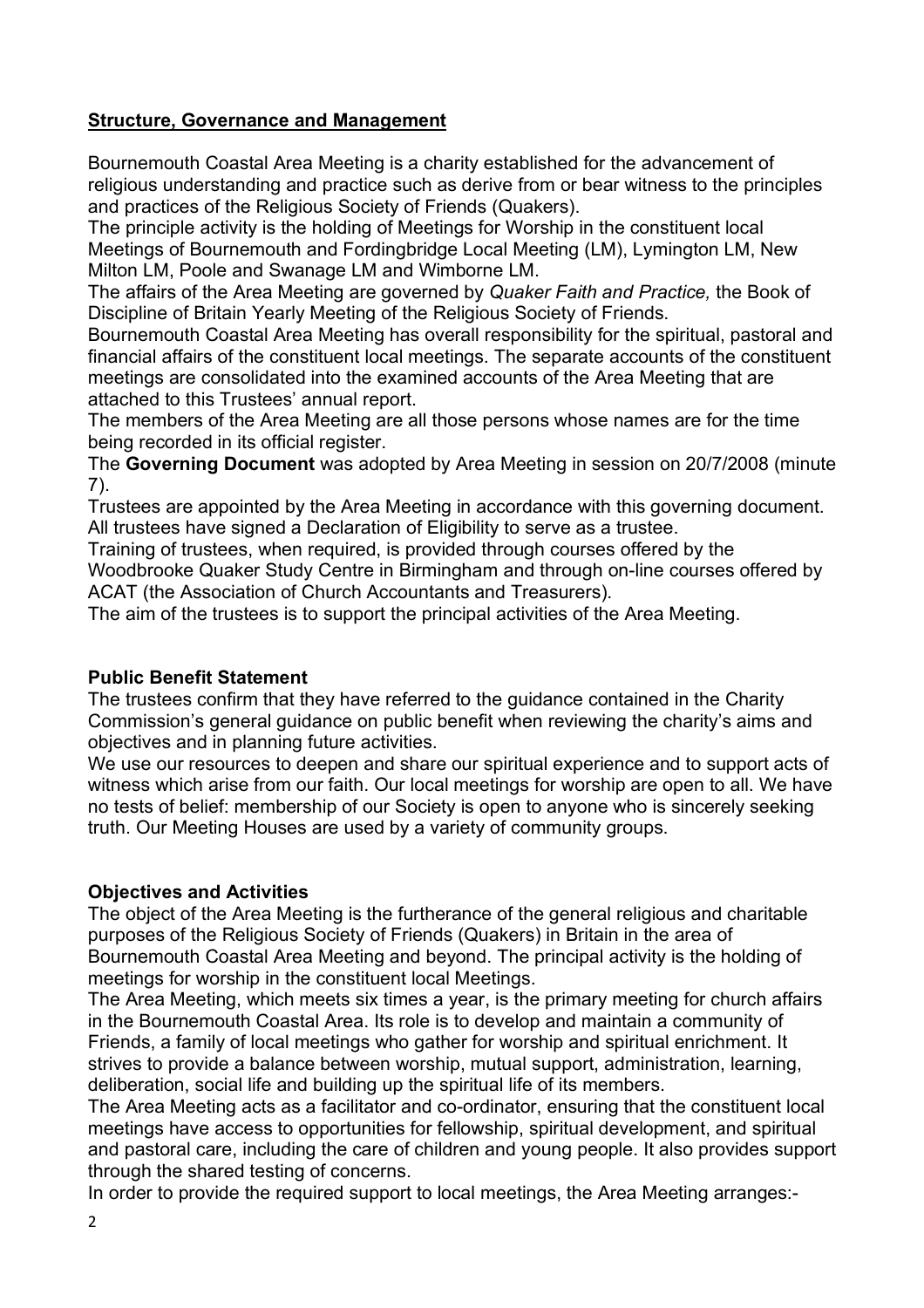- Meetings for Elders, Overseers, Clerks and Treasurers.
- A weekend residential gathering approximately every two years most recently in September 2019
- Representatives to attend Meeting for Sufferings and the Representative Councils of BYM
- Attendance at the General Meetings of some Quaker Schools in Southern England
- Training courses for those undertaking responsibilities in their Meetings
- Assistance with the maintenance of property owned by the Area Meeting.

The Area Meeting is also jointly responsible with Hampshire and the Islands Area Quaker Meeting for the Hampshire, South East Dorset and Islands Regional Quaker Gathering which meets twice a year.

Through much of 2020, because of the Covid- 19 pandemic, it has not been possible to meet physically for Worship, business or any other purposes. Meetings of all sorts have been held online, predominantly via zoom.

## **Strengthening the life and witness of our Quaker Meetings**

It is our Meetings for Worship that lie at the heart of our Quakerism. Holding such Meetings in a time of Covid has been challenging. At the beginning of the year, Meetings for Worship were held each Sunday morning in Bournemouth, Lymington, New Milton, Poole and Wimborne, and in Swanage on one Sunday each month. Meetings for Worship were held in Fordingbridge three times a month.

Some of our Local Meetings were holding midweek Meetings for Worship.

In January Wimborne Friends were joined by some from Poole for a Kindlers Workshop Day on the subject of 'Deepening our Worship'.

Poole, New Milton and Wimborne Meetings held regular Meetings for Worship for Healing and Poole Meeting held a 'Day of Healing' in March, which was attended by Friends from across the area.

Bournemouth, Poole, Lymington and Wimborne held Children's Meetings as required. All our Meetings held study and discussion groups on a wide range of subjects both in our places of worship and in Friends' homes. These latter have been particularly helpful in our smaller Meetings.

Things have been less straightforward since mid-March this year due to the Covid-19 pandemic and the restrictions caused because of this.

From the beginning of the restrictions, on-line Area Meeting Meetings for Worship via Zoom have been held at 10.30am every Sunday morning. These have continued throughout the year.

During this period local Meetings have continued to use Zoom to strengthen their life and witness. They have held Meetings for Worship, study groups, Meetings for Healing and 'Experiment with Light'. There have also been on-line social and business meetings both locally and across the area.

Not all Friends have been able to join in these on-line activities. Phone calls, letters, emails, helping with shopping, and visits, when allowed, have been important in enabling these Friends to continue to be part of our communities.

In the summer, once outdoor gatherings were permitted, Lymington and New Milton Meetings held Meetings for Worship in Friends' gardens, restricting numbers when necessary. New Milton managed to facilitate 'blended worship', enabling Friends to participate either in person or on-line.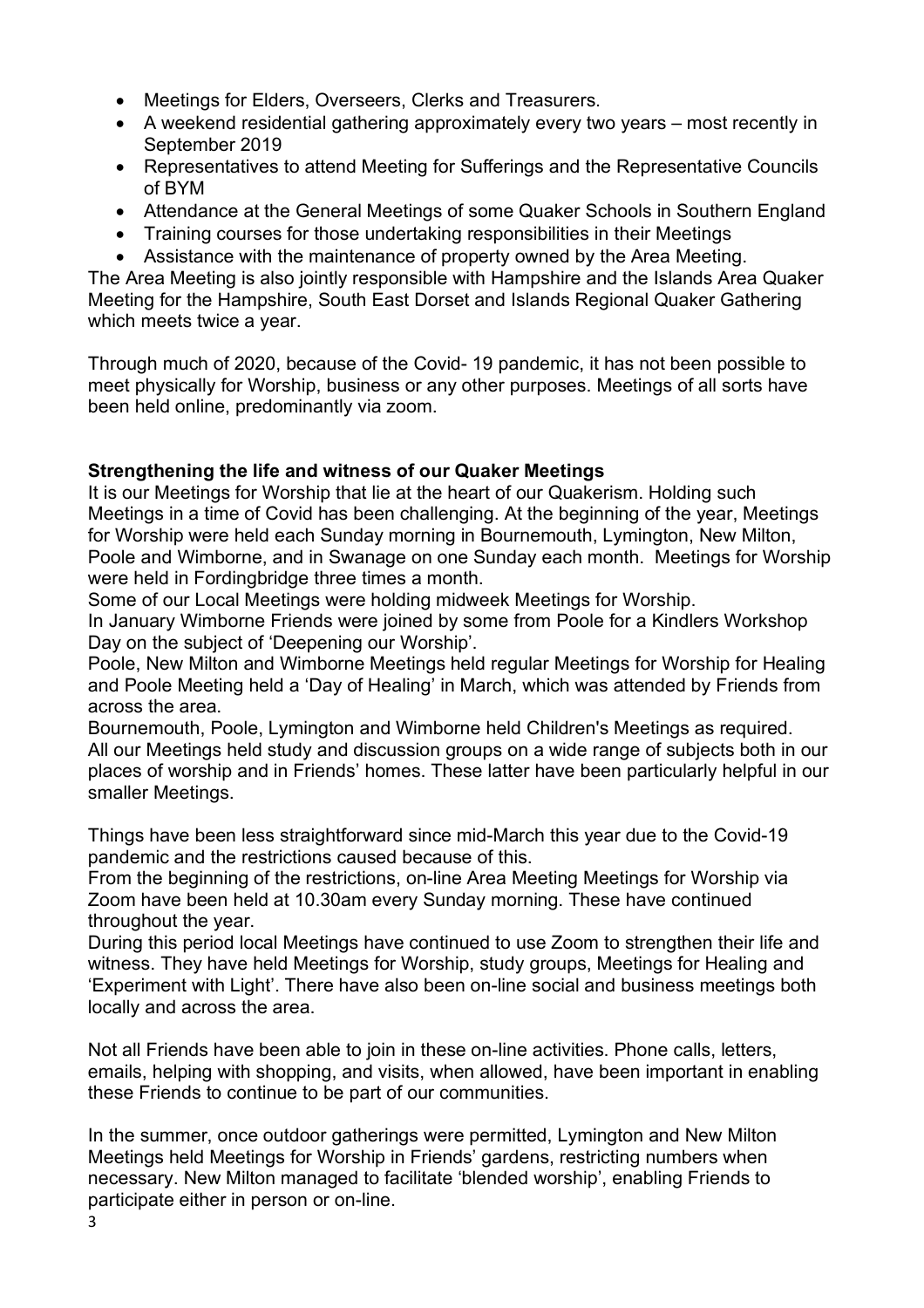In June a Covid Group was set up, which worked with Premises Committees and the Bournemouth Wardens to develop systems, both for our own premises and those we rent, to prepare Meeting Houses and other worship venues to enable physically present worship, and also hirings, to take place in a Covid-secure way.

This presented challenges. We needed to develop systems for cleaning, signposting, social distancing, track and trace, etc.

After a lot of hard work by those involved, particularly Premises Committees and the Bournemouth Wardens, and using guidance provided by Friends House staff, these measures enabled a restricted number of Friends to meet in Bournemouth Meeting House from the beginning of August, and in Poole Meeting House in October.

Lymington and Wimborne Meetings both needed to find new premises to rent, as there were problems with Covid security in their previous premises. Both these Meetings started Worshipping in their new venues in October, with clear Covid protocols in place. New Milton and Swanage Meetings continued to meet online.

These new systems were just getting well established when a new lock down was announced for November and made a return to online worship inevitable. When these restrictions were lifted in December, the Covid infection rate in the Bournemouth, Poole and Christchurch area was still high, and the decision was made not to restart Worship in Bournemouth or Poole Meeting Houses. Lymington and Wimborne Meetings did however hold physically present Meetings for Worship in December.

No Children's Meetings have been held in the area during the pandemic.

Worshipping as an Area Meeting on-line over much of the year has enabled Friends from across the area to get to know each other better. It has also enabled Friends with more limited mobility or living outside our area to join in our Worship. However, it has also excluded Friends who for various reasons do not have access to, or have problems with, the necessary technology.

Another casualty of the pandemic has been our libraries, normally a focus for discussion and learning, which we have not been able to use for most of the year. Nonetheless the Poole librarian started an online book group and the Wimborne Librarian (who had the whole library in her home as a consequence of the Meeting's change in venue) produced a list of recommended books each month, which were available in sanitised bags for Friends to collect by arrangement.

#### **Spreading the message of Quakers and developing the thought and practice of our Religious Society.**

In addition to the activities mentioned in the previous section, four of our Local Meetings produce regular newsletters and we also have a thrice-yearly Area Meeting Newsletter 'News and Views'. We have an Area Meeting website*.* 

Posters with information about Quaker interests and activities are displayed at our Meeting Houses and have led to many of those using our buildings becoming interested in sharing our worship.

Outreach opportunities have been restricted by the pandemic, however, both Swanage and Wimborne Meetings have posters in their towns giving details of their Worship and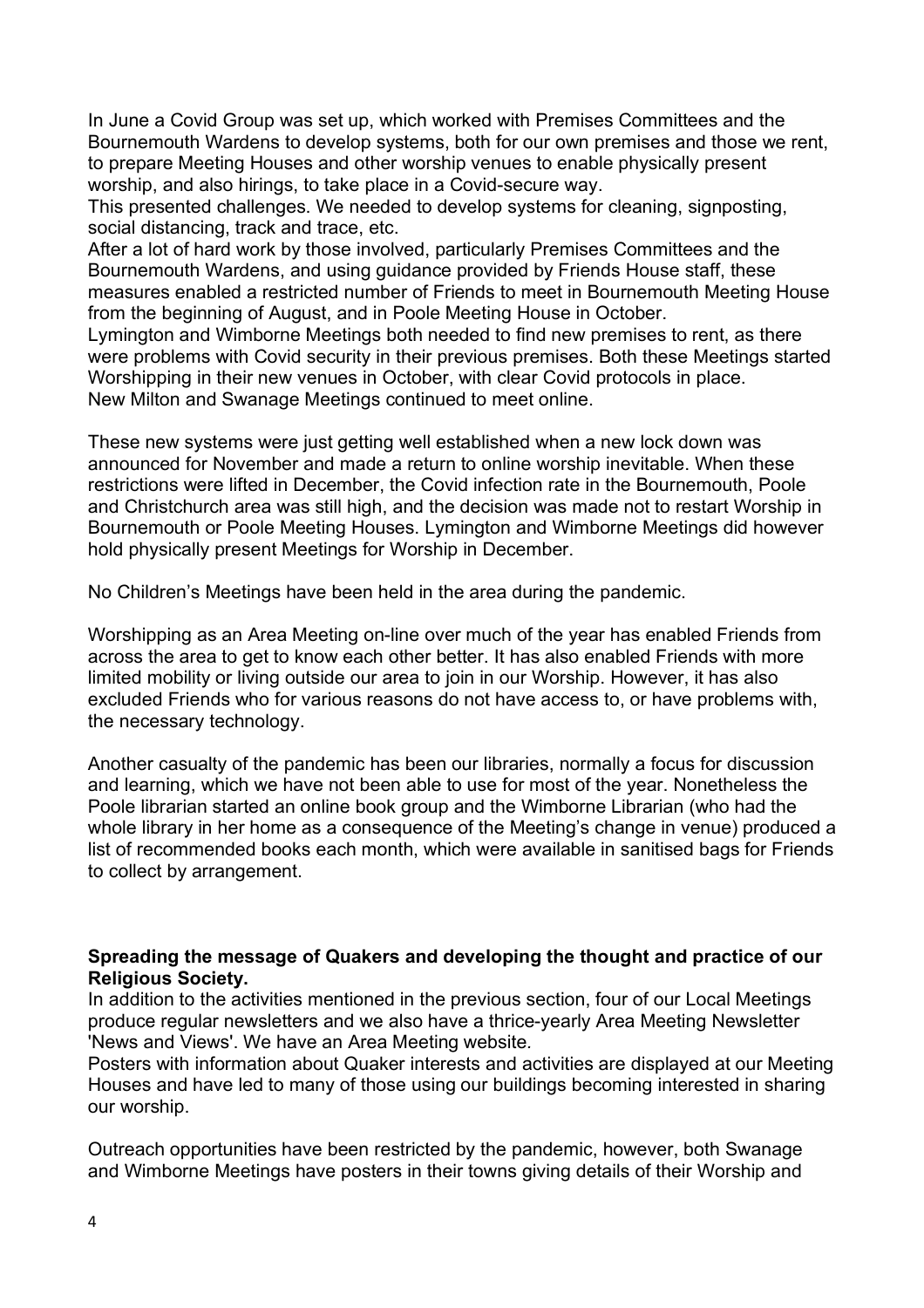how to join them. In addition Swanage Meeting has developed a new website and has contributed two articles to the 'Faith to Faith' section of the local paper,

We have an Area Meeting representative on Churches Together in Dorset and all our Meetings are involved with interdenominational and interfaith groups. During the past year, these groups have been in touch mainly via email and online.

#### **Undertaking Service for the Relief of Suffering at home and abroad.**

Two Members from Poole and one from Wimborne are part of the Chaplaincy team at Poole Hospital; one Member from Bournemouth is part of the Chaplaincy and End of Life Team at Bournemouth Hospital.

A number of meetings are making financial donations and/or regular collections for their local Food Bank and individual Friends are acting as Food Bank volunteers

Bournemouth Meeting has maintained its commitment to B-CARS (Bournemouth Christians Against Rough Sleeping) and the YMCA, providing funding for a bed via Bournemouth Meeting's monthly frugal lunch, and collecting warm clothing and toiletries. They had been making plans to provide accommodation, food and support in the Meeting House for a week in April 2020 which was unfortunately unable to take place because of the COVID lockdown in place at that time. The money that had been raised was donated to a charity providing food to those housed in hotels through the government scheme during the emergency.

Meetings are working with other groups to provide refugees locally with housing and ongoing support.

Lymington Meeting has continued to work with 'Milford Action for Refugees' to provide financial support and friendship to a Syrian family who have settled locally.

Poole and Wimborne Meetings continue their work as Sanctuary Meetings, committing to doing all they can to assist in welcoming and supporting refugees. They are represented on the Bournemouth and Poole 'City of Sanctuary' group. Individuals have been involved in various activities as a result of this, some of which ceased during the pandemic. Friends were able, however, to respond to specific requests for items needed.

Poole Meeting and several Wimborne Friends are part of a consortium that bought a house to house a Syrian family. The original agreement was for five years. It has now been agreed to extend it to ten years.

Service given by Meetings or members individually include:

Serving as community mediators and trustees with New Forest Mediation; Participation in 'Circles of Support and Accountability' for Sex Offenders and acting as a trustee for this charity; Another Friend is a trustee with 'Routes to Roots'. Volunteering with food banks.

Provision of Christmas parcels and presents for families known to Poole Social Services.

#### **Witness in the world.**

In addition to the above:

Poole and Swanage Friends have continued to be active in raising awareness of and expressing concern about NHS plans for Dorset in general and Poole Hospital in particular. Poole Meeting has set up a special fund to cover the expenses of this concern.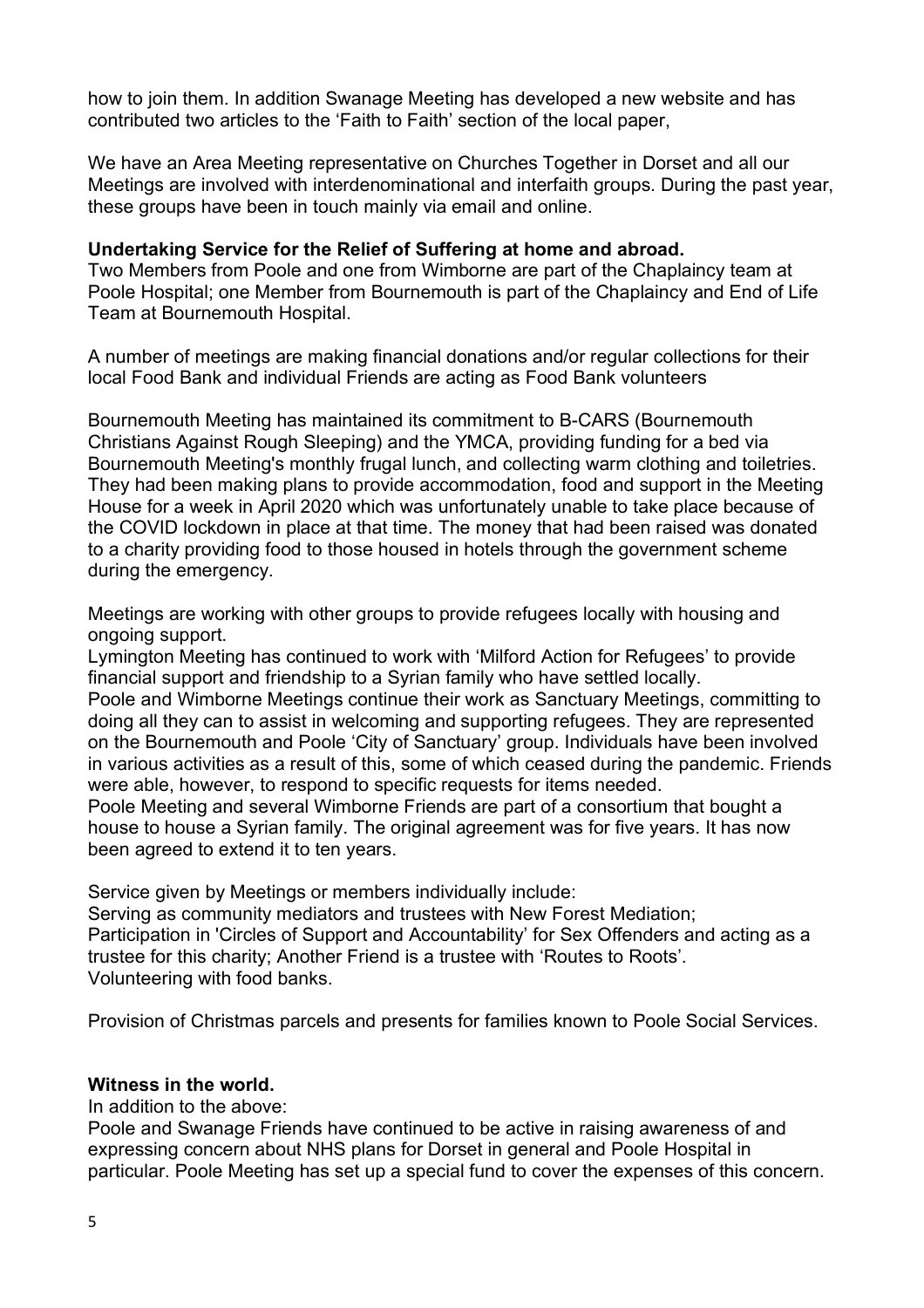#### **Funding the concerns that Quaker Meetings both in the area of Bournemouth Coastal Meeting or beyond have adopted or agreed to support.**

In normal years Local Meetings have supported many local, national and international charities by holding collections locally or by donating to Quaker organisations. They also continue to support Britain Yearly Meeting and Area Meeting through their financial contributions.

Local Meetings agree annual lists of charities to be supported from Sunday collections. Causes supported also include giving to appeals from other Meeting Houses.

Poole Meeting has a 'Disaster Relief Fund'; money raised at soup lunches is kept to be used to enable rapid response to appeals following major disasters.

They also have a social action fund.

Bournemouth Friends use money raised from their soup lunches to help the local homeless. (See above).

Covid-19 has prevented the holding of soup lunches and the gathering of cash collections. Some Meetings have enabled Friends to earmark money given by standing order to be passed on to charities.

Others have held limited collections. Overall the money raised and passed on as been less than usual.

## **Providing for the pastoral care of individual members and attenders including assistance for those in need and for education.**

Our Local Meetings provide pastoral care for their members and attenders either through appointed Overseers or by a system of group care.

Those meetings with children and young people provide encouragement and financial support for them to attend Quaker events.

The Area Meeting has an arrangement with 'Due Diligence Checking Ltd' to carry out criminal record checks on all those working with children. Local Meetings appoint Friends to ensure these are kept up to date.

Our Safeguarding policy was updated this year.

Poole Meeting provides a 'scribe' each Sunday to assist a profoundly deaf Friend. Financial support is also available for adults to take part in courses provided by Woodbrooke or other Quaker centres, either in person or online.

Supporting each other has been especially important during the pandemic. Great efforts have been made by large numbers of Friends to keep in touch by phone, letter and visiting (when allowed), particularly with those living alone and those not able to access worship and companionship online.

## **Maintaining and developing Quaker Meeting Houses as places for public worship and from which to carry out our witness into the world.**

The fact that we were unable to use our Meeting Houses for much of the year has enabled a considerable amount of major repair work to be carried out at both Bournemouth and Poole Meeting Houses while causing minimal disruption. Nearly all the work recommended in the last quinquennial survey has now been completed and some additional decoration and alteration carried out.

## Bournemouth Meeting House.

The roof of the George Fox Hall has been recovered using insulating material. While the scaffolding was in place various other necessary repairs, including the replacement of lead flashing, were carried out.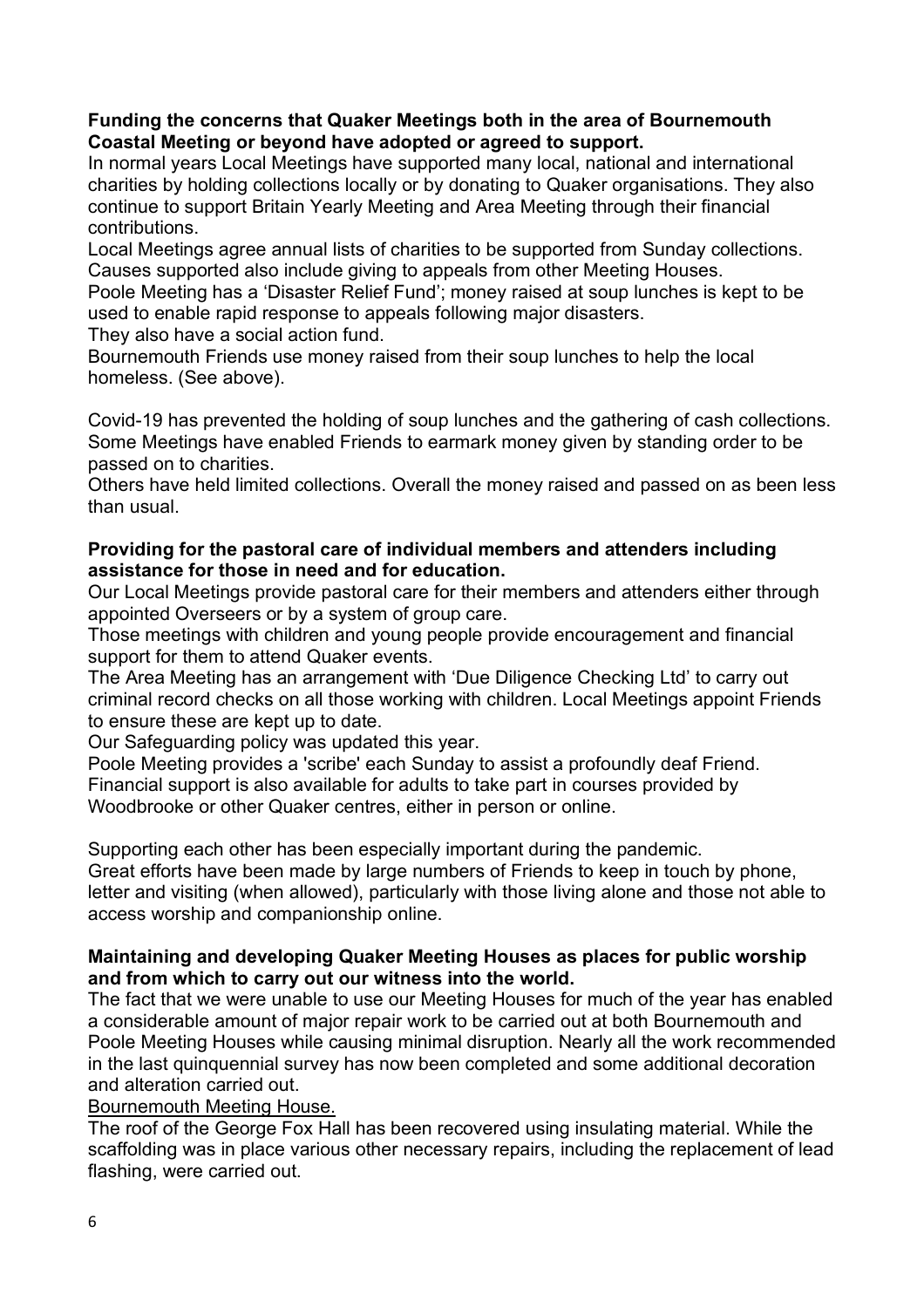Poole Meeting House.

The Meeting Room has been renovated and redecorated and the lighting replaced with an LED system.

Considerable work has been done in the kitchen.

The toilet area has been completely redesigned to make it fully wheelchair accessible and the same time as dealing with problems of damp.

The cabin, formerly used as overflow accommodation for the Children's Meeting, has been removed.

While the Meeting House was not in use regular inspections of the building were made to ensure that all was well with the building and a record kept of these inspections.

New Milton Meeting House.

The Meeting House has not been in use for much of this year.

While it has not been used, it has been inspected weekly to ensure that all was well with the building.

## **Sustainability.**

Bournemouth Meeting has replaced the roof of the main Meeting Room with insulating material.

New Milton Meeting has solar panels which provide electricity for the Meeting House and can be exported to the National Grid.

Poole Meeting has replaced its lights with LED ones.

The need to meet and communicate online during the past year has greatly reduced our need to travel. As we emerge from restrictions we will give much more thought to when and whether we need to meet in person.

## **Administering and maintainlng the organisation of Bournemouth Coastal Area Meeting and contributing to the support of Britain Yearly Meeting.**

 Area Meetings were held 6 times during the year and were attended by representatives from all our local Meetings.

The Area Meeting agrees a representative and an alternate to Meeting for Sufferings and to Quaker Life Representative Council.

A New Milton Friend has served on QPSW central committee, and local Friends have served BYM both as associate tutors at Woodbrooke and as part of the 'Kindlers'.

Trustees have met 9 times during the year, once in person and 8 times online. Minutes are circulated to Local Meetings and a summary appended to Area Meeting agendas.

At the beginning of the year the group of trustees then serving were feeling overwhelmed by the amount of work expected of them and unsupported by the Area Meeting. Two trustees, one of them the Clerk to trustees, resigned, and a third had reached the end of her 6 years of service.

In March, fortunately just before lockdown was imposed, 4 new trustees were appointed. With the help of the Area Meeting Clerk, and the Acting Treasurer, the new group has worked hard to cope with both the background situation and Covid. The ability to meet via zoom has made it easier to meet more frequently.

The 'Trustees Working Group (Finance)', which was set up in November 2019, reported back in February. It was considered by trustees, and the recommendations made implemented with the help of local meeting treasurers.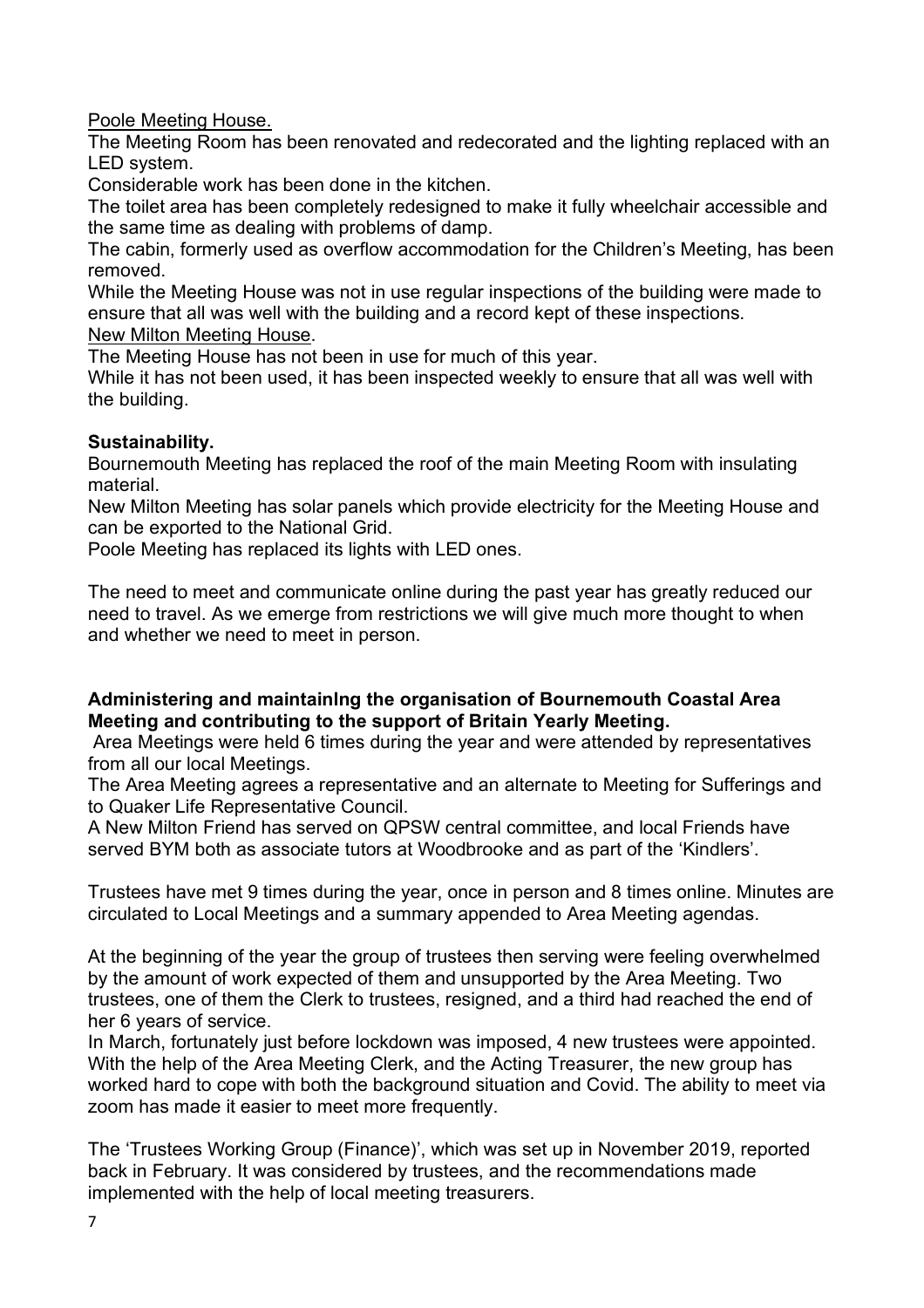The Covid-19 pandemic, and restrictions imposed because of it have impacted on the Area Meeting in very many ways – see above!

On the positive side, it has been possible to carry out major repairs to two of our Meeting Houses without causing disruption. Also, for the relatively modest cost of a zoom subscription, a large number of Friends have been able to maintain contact with each other through Worship, Business and social meetings.

Courses and conferences have taken place online, cutting down on both the cost of the course and the expense of travelling to take part.

Financially it has been more challenging.

Lettings of our Meeting Houses ceased completely between March and the summer. When it was possible for them to start again, the numbers permitted in each room were reduced to ensure social distancing, intensive regular cleaning was needed, and many previous hirers did not feel ready to return.

In November, lettings had to stop again for all groups except those designated as 'Support Groups'.

During the first lockdown the decision was made not to apply to 'furlough' our Wardens. At that point, if we had done so, they would not have been able to work at all, and we needed them to be available to deal with the builders and look after the building. We had insurance which we believed would cover the loss of income from hirings, and substantial reserves.

In the autumn it became clear that our income from lettings was likely to continue to be very low for much longer than we had originally expected and was not likely to be covered by insurance. It was therefore agreed to part-furlough our Wardens, something by then allowed by government.

At the end of 2020 it was not yet clear whether we would be recompensed by our insurers for loss of hiring income. Since the beginning of 2021 we have received £18,000 from the insurers for this.

Across the Area Meeting our income from donations is also lower. This is, at least in part, explained by the fact that we have had no collection boxes at our Meetings, and that Friends who might normally have given a cheque to a local treasurer have not seen them to do this.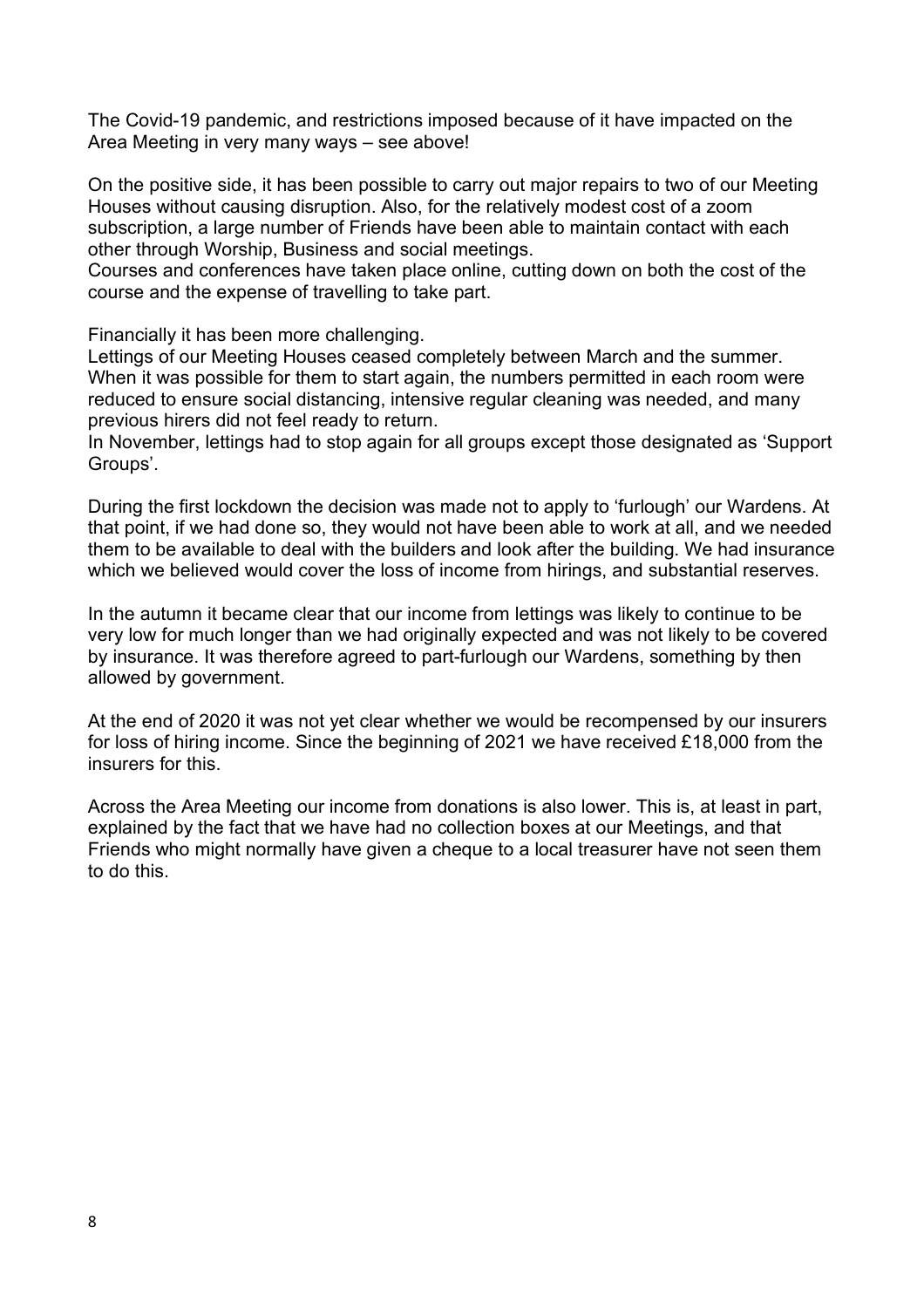#### **INDEPENDENT EXAMINER'S REPORT ON THE ACCOUNTS**

#### **Report to the trustees of Bournemouth Coastal Area Quaker Meeting**

**On accounts for the year ended 31st December 2020 Charity number: 1134540** 

#### **Respective responsibilities of trustees and examiner**

The charity's trustees consider that an audit is not required for this year (under section 144(2) of the Charities Act 2011 (the Act)) and that an independent examination is needed.

It is my responsibility to:

- Examine the accounts (under section 145 of the Act);
- To follow the procedures laid down in the General Directions given by the Charity Commission (under section 145(5)(b) of the Act), and
- To state whether particular matters have come to my attention.

#### **Basis of independent examiner's statement**

My examination was carried out in accordance with General Directions given by the Charity Commissioners. An examination includes a review of the accounting records kept by the charity and a comparison of the accounts presented with those records. It also includes consideration of any unusual items or disclosures in the accounts, and seeking explanations from the trustees concerning any such matters. The procedures undertaken do not provide all the evidence that would be required in an audit, and consequently I do not express an audit opinion on the accounts.

#### **Independent examiner's statement**

In the course of my examination, no matter has come to my attention:

- 1. which gives me reasonable cause to believe that, in any material respect, the trustees have not met the requirements to ensure that:
	- a. proper accounting records are kept (in accordance with section 41 of the Act); and
	- b. accounts are prepared which agree with the accounting records and comply with the accounting requirements of the Act; or
- 2. to which, in my opinion, attention should be drawn in order to enable a proper understanding of the accounts to be reached.

Signed: …………………………. Date: ………………………….

Sue Wintle FMAAT

Accounting Technician

27 Bascott Road **Wallisdown Bournemouth** Dorset BH11 8RJ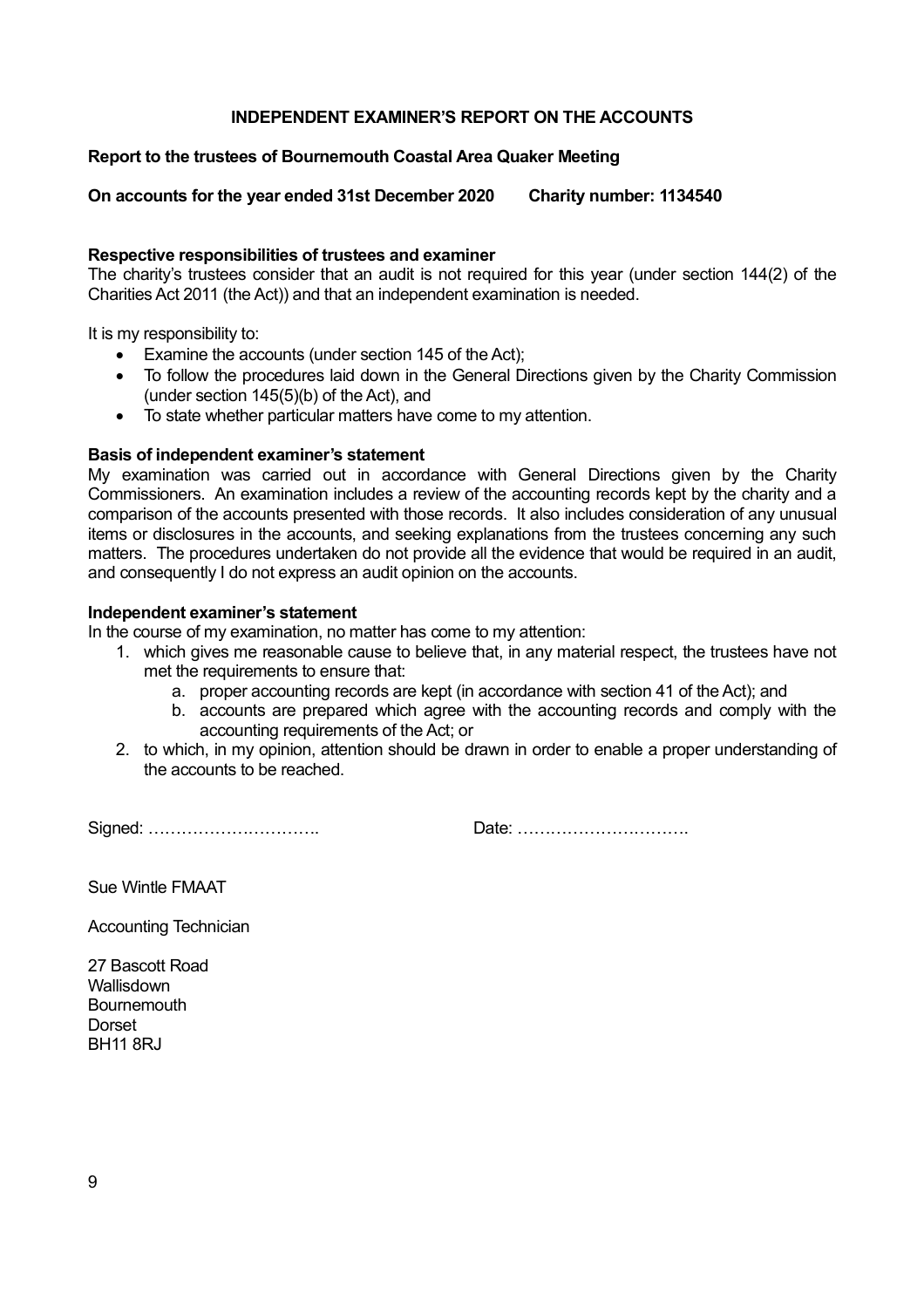# **THE RELIGIOUS SOCIETY OF FRIENDS (QUAKERS) IN BRITAIN**

#### **BOURNEMOUTH COASTAL AREA QUAKER MEETING**

## **RECEIPTS AND PAYMENTS ACCOUNT FOR THE YEAR ENDED 31 DECEMBER 2020**

|                                          | <b>Note</b> | <b>Unrestricted</b><br><b>Funds</b><br>£ | <b>Restricted</b><br><b>Funds</b><br>£ | <b>Total</b><br>2020<br>£ | <b>Total</b><br>2019<br>£ |
|------------------------------------------|-------------|------------------------------------------|----------------------------------------|---------------------------|---------------------------|
| <b>RECEIPTS</b>                          |             |                                          |                                        |                           |                           |
| Voluntary income                         |             | 34,602                                   |                                        | 34,602                    | 84,037                    |
| Income from activities to generate funds |             | 11,459                                   |                                        | 11,459                    | 32,082                    |
| Investment income                        |             | 8,970                                    | 856                                    | 9,826                     | 10,799                    |
| Income from Quaker activities            |             | 1,524                                    |                                        | 1,524                     | 6,806                     |
| Other income                             |             | 1,219                                    |                                        | 1,219                     | 2,623                     |
| Legacies                                 |             |                                          |                                        |                           |                           |
| <b>Total receipts</b>                    |             | 57,774                                   | 856                                    | 58,630                    | 136,347                   |
| <b>PAYMENTS</b>                          |             |                                          |                                        |                           |                           |
| Contributions and grants                 |             | 18,092                                   |                                        | 18,092                    | 32,776                    |
| Costs of generating funds                |             | 102                                      |                                        | 102                       | 1,480                     |
| <b>Costs of Quaker activities</b>        |             | 13,562                                   |                                        | 13,562                    | 17,022                    |
| Support costs                            | 1           | 64,651                                   | 23,348                                 | 87,999                    | 97,000                    |
| Governance costs                         |             | 3,210                                    |                                        | 3,210                     | 3,120                     |
| <b>Total payments</b>                    |             | 99,617                                   | 23,348                                 | 122,965                   | 151,398                   |
| Net incoming resources before transfers  |             | (41, 843)                                | (22, 492)                              | (64, 335)                 | (15,051)                  |
| Transfers between funds                  |             |                                          |                                        |                           |                           |
| Acting as agent IN                       |             | 2,439                                    |                                        | 2,439                     | 5,004                     |
| Acting as agent OUT                      |             | (2, 286)                                 |                                        | (2, 286)                  | (5, 433)                  |
| Net movement in cash funds               |             | (41, 690)                                | (22, 492)                              | (64, 182)                 | (15, 480)                 |
| Cash funds last year end                 |             | 178,607                                  | 139,546                                | 318,153                   | 335,128                   |
| Cash funds this year end                 |             | 136,917                                  | 117,054                                | 253,971                   | 319,648                   |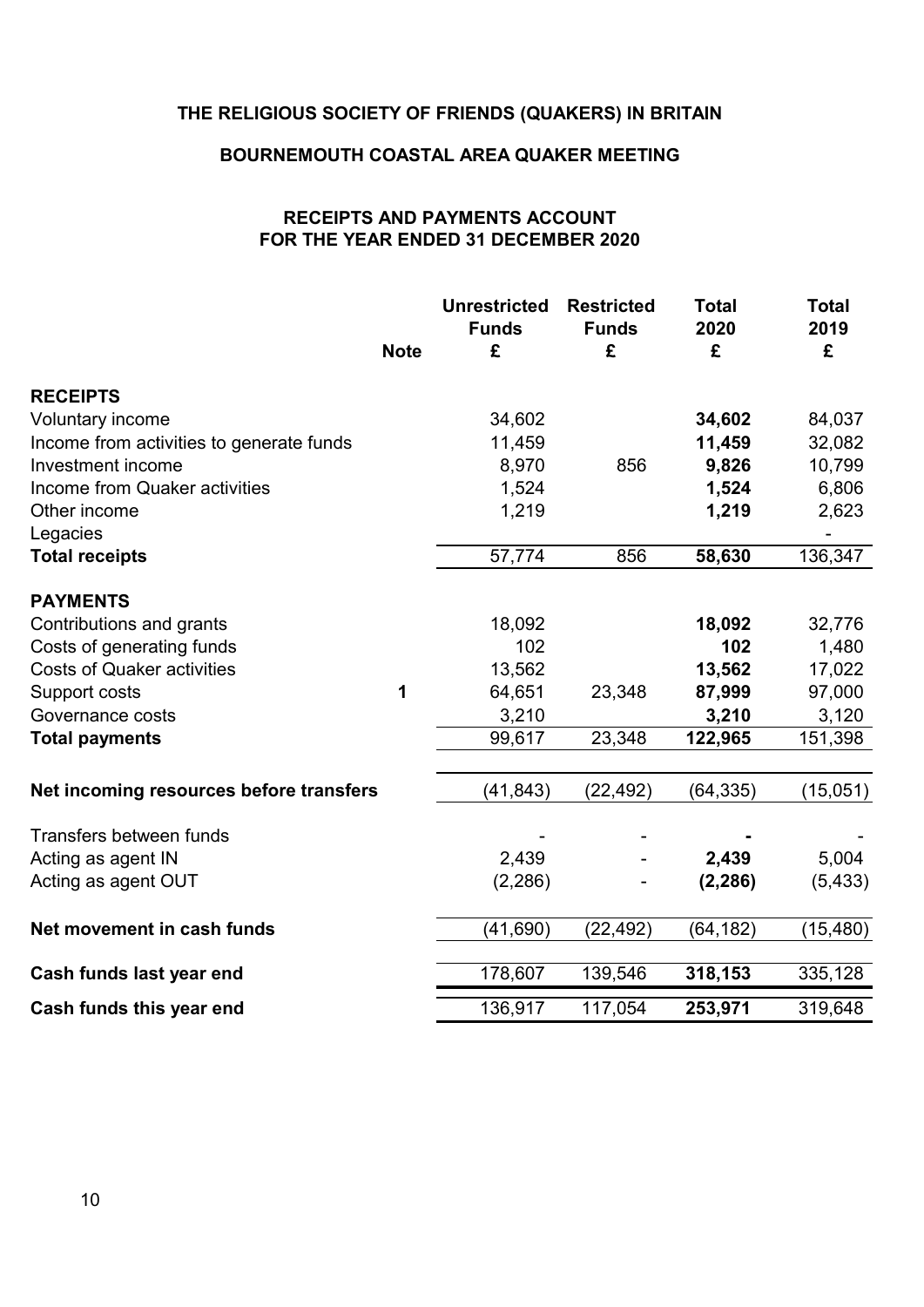# **THE RELIGIOUS SOCIETY OF FRIENDS (QUAKERS) IN BRITAIN BOURNEMOUTH COASTAL AREA QUAKER MEETING**

## **Statement of Assets and Liabilities at 31 December 2020**

|                                       | <b>Note</b>  | <b>Unrestricted</b><br><b>Funds</b><br>£ | <b>Restricted</b><br><b>Funds</b><br>£ | <b>Total</b><br>2020<br>£ | <b>Total</b><br>2019<br>£ |
|---------------------------------------|--------------|------------------------------------------|----------------------------------------|---------------------------|---------------------------|
| <b>Cash funds</b>                     |              |                                          |                                        |                           |                           |
| Short term deposits                   |              | 6,353                                    |                                        | 6,353                     | 133,946                   |
| Cash at Bank and in Hand              |              | 123,871                                  | 117,055                                | 240,926                   | 185,702                   |
| <b>Total cash funds</b>               | $\mathbf{2}$ | 130,224                                  | 117,055                                | 247,279                   | 319,648                   |
| <b>Debtors</b>                        |              |                                          |                                        |                           |                           |
| Loans                                 |              | 2,000                                    | $\overline{\phantom{a}}$               | 2,000                     | 1,000                     |
| <b>Investment Assets</b>              |              |                                          |                                        |                           |                           |
| Unit trusts or collective investments |              | 55,244                                   | $\blacksquare$                         | 55,244                    | 52,779                    |
| <b>Total Assets</b>                   |              | 187,468                                  | 117,055                                | 304,523                   | 373,427                   |

\_\_\_\_\_\_\_\_\_\_\_\_\_\_\_\_\_\_\_\_\_

Approved by the trustees on \_\_\_\_\_\_\_\_\_\_\_\_\_\_\_\_\_\_\_and signed on their behalf by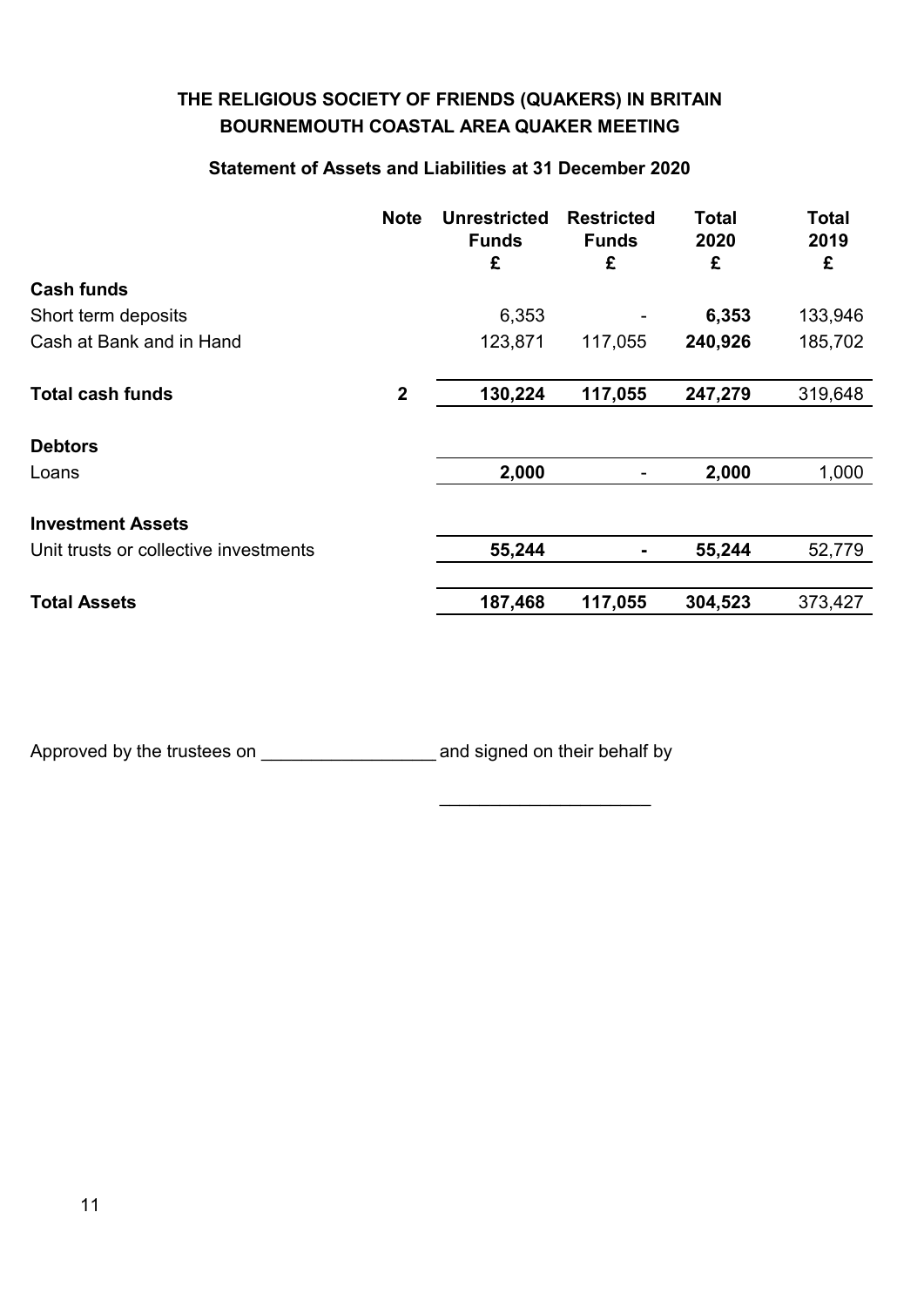#### **THE RELIGIOUS SOCIETY OF FRIENDS (QUAKERS) IN BRITAIN BOURNEMOUTH COASTAL AREA QUAKER MEETING Notes to the Receipts and Payments Accounts - year ended 31 December 2020**

| 1 Analysis of Support Costs               | Wimborne<br>LM | Poole &<br>Swanage LM    | Lymington<br>LM          | Bournemouth +<br><b>Fordingbridge LM</b> | Area<br><b>Meeting</b> | <b>New Milton</b><br>LM  | Total<br>2020  | Total<br>2019 |
|-------------------------------------------|----------------|--------------------------|--------------------------|------------------------------------------|------------------------|--------------------------|----------------|---------------|
| Salaries, NI, pensions                    |                | $\overline{\phantom{a}}$ |                          | 14,826                                   |                        | $\overline{\phantom{a}}$ | 14,826         | 15,497        |
| Rent                                      | 965            |                          |                          | ÷,                                       |                        |                          | 965            | 5,695         |
| <b>Utilities</b>                          |                | 1,615                    |                          | 5,647                                    |                        | 360                      | 7,622          | 9,132         |
| Cleaning                                  |                | 1,068                    |                          | 958                                      |                        | 348                      | 2,374          | 4,952         |
| Sundry                                    |                |                          |                          |                                          |                        |                          |                |               |
| Insurance                                 |                |                          |                          | $\overline{a}$                           | 3,337                  | $\overline{\phantom{0}}$ | 3,337          | 3,010         |
|                                           |                |                          |                          |                                          |                        |                          |                |               |
| Garden                                    |                | 1,014                    |                          | 894                                      |                        |                          | 1,908          | 2,119         |
| Repairs and renewals                      |                | 25,231                   |                          | 27,866                                   |                        | 183                      | 53,280         | 29,658        |
| Furniture and equipment                   |                | 1,546                    |                          | 756                                      |                        |                          | 2,302          | 2,001         |
| Materials and supplies                    |                |                          |                          | 1,084                                    |                        |                          | 1,084          |               |
| Capital items                             |                |                          |                          |                                          |                        |                          |                | 150           |
| Other support costs                       |                | 120                      | 60                       | 120                                      |                        |                          | 300            | 143           |
| Surveys, Professional fees                |                |                          | L,                       | Ĭ.                                       |                        |                          | $\overline{a}$ | 24,643        |
|                                           | 965            | 30,594                   | 60                       | 52,151                                   | 3,337                  | 891                      | 87,998         | 97,000        |
|                                           |                |                          |                          |                                          |                        |                          |                |               |
| 2 Analysis of cash funds                  |                | Unrestricted             | Designated               | Restricted                               | Total                  | Total                    |                |               |
|                                           |                | <b>Funds</b>             | <b>Funds</b>             | <b>Funds</b>                             | 2020                   | 2019                     |                |               |
| Balance 1 January 2020                    |                | 160,242                  | 18,365                   | 139,546                                  | 318,153                | 335,128                  |                |               |
| Receipts                                  |                | 55,864                   | 1,910                    | 856                                      | 58,630                 | 136,347                  |                |               |
| Payments                                  |                | (97, 742)                | (1,875)                  | (23, 348)                                | (122, 965)             | (151, 398)               |                |               |
| Transfers                                 |                | (1,600)                  | 1,600                    | $\overline{a}$                           |                        |                          |                |               |
| Acting as agent IN<br>Acting as agent OUT |                | 1,639<br>(1,786)         | 800<br>(500)             | Ĭ.                                       | 2,439<br>(2, 286)      | 5,004<br>(5, 433)        |                |               |
| Balance 31 December 2020                  |                | 116,617                  | 20,300                   | 117,054                                  | 253,971                | 319,648                  |                |               |
| 3 Investments                             |                | Unrestricted             | Designated               | Restricted                               | <b>Total</b>           | <b>Total</b>             |                |               |
|                                           |                | <b>Funds</b>             | <b>Funds</b>             | <b>Funds</b>                             | 2020                   | 2019                     |                |               |
| Equity and income funds                   |                | 55,244                   | $\overline{\phantom{a}}$ | $\blacksquare$                           | 55,244                 | 52,779                   |                |               |
| 4 Analysis of designated funds            |                |                          |                          |                                          |                        |                          |                |               |
|                                           |                |                          |                          |                                          |                        |                          |                |               |
|                                           |                | <b>Courses and</b>       | Quinquennial             | <b>Swanage Local</b>                     | Poole Local            | Total                    | Total          |               |
|                                           |                | Conferences              | Survey                   | <b>Meeting Legacy</b>                    | <b>Meeting</b>         | 2020                     | 2019           |               |
| Balance 1 January 2020                    |                | 3,000                    | 3,200                    | 4,340                                    | 7,825                  | 18,365                   | 169,247        |               |
| Receipts                                  |                |                          |                          |                                          | 2,710                  | 2,710                    |                |               |
| Payments                                  |                |                          |                          |                                          | (2, 375)               | (2,375)                  | (811)          |               |
| Transfers                                 |                |                          | 1,600                    |                                          |                        | 1,600                    | (153, 047)     |               |
| Balance 31 December 2020                  |                | 3,000                    | 4,800                    | 4,340                                    | 8,160                  | 20,300                   | 15,389         |               |